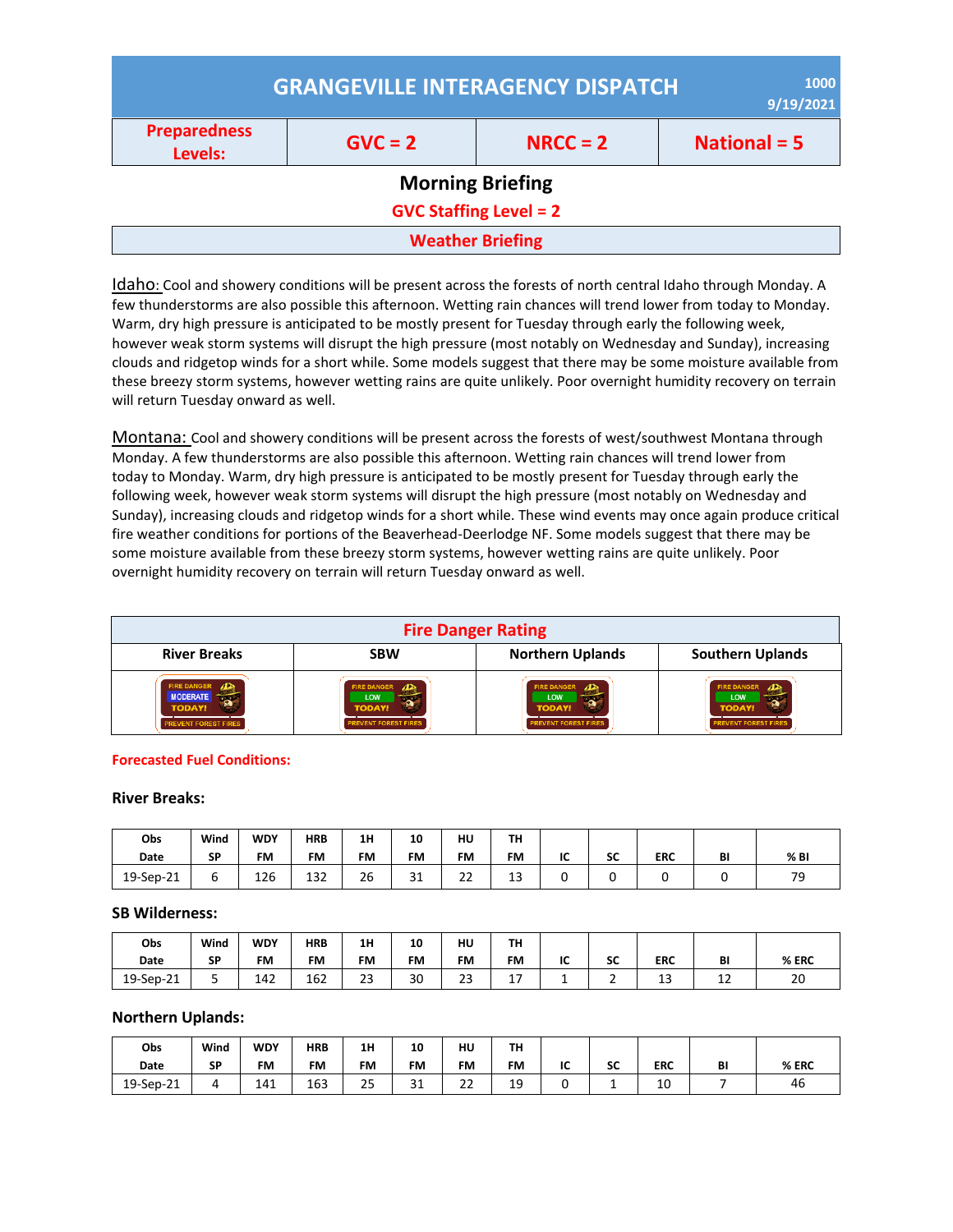#### **Southern Uplands:**

| Obs       | Wind      | <b>WDY</b> | <b>HRB</b> | 1H            | 10                  | HU       | TH                    |    |             |            |    |               |
|-----------|-----------|------------|------------|---------------|---------------------|----------|-----------------------|----|-------------|------------|----|---------------|
| Date      | <b>SP</b> | <b>FM</b>  | <b>FM</b>  | <b>FM</b>     | <b>FM</b>           | FM       | <b>FM</b>             | IC | $\sim$<br>ж | <b>ERC</b> | BI | % ERC         |
| 19-Sep-21 | ◡         | 120        | 128        | $\sim$<br>ے ت | $\sim$ $\sim$<br>35 | าา<br>23 | $\overline{ }$<br>. . |    |             |            |    | $\rightarrow$ |

## **Predictive Service Area Graphs**

### **Last Updated: September 18, 2021**

## **[https://gacc.nifc.gov/nrcc/predictive/fuels\\_fire-danger/fuels\\_fire-danger.htm](https://gacc.nifc.gov/nrcc/predictive/fuels_fire-danger/fuels_fire-danger.htm)**



\*If unable to view charts, click above link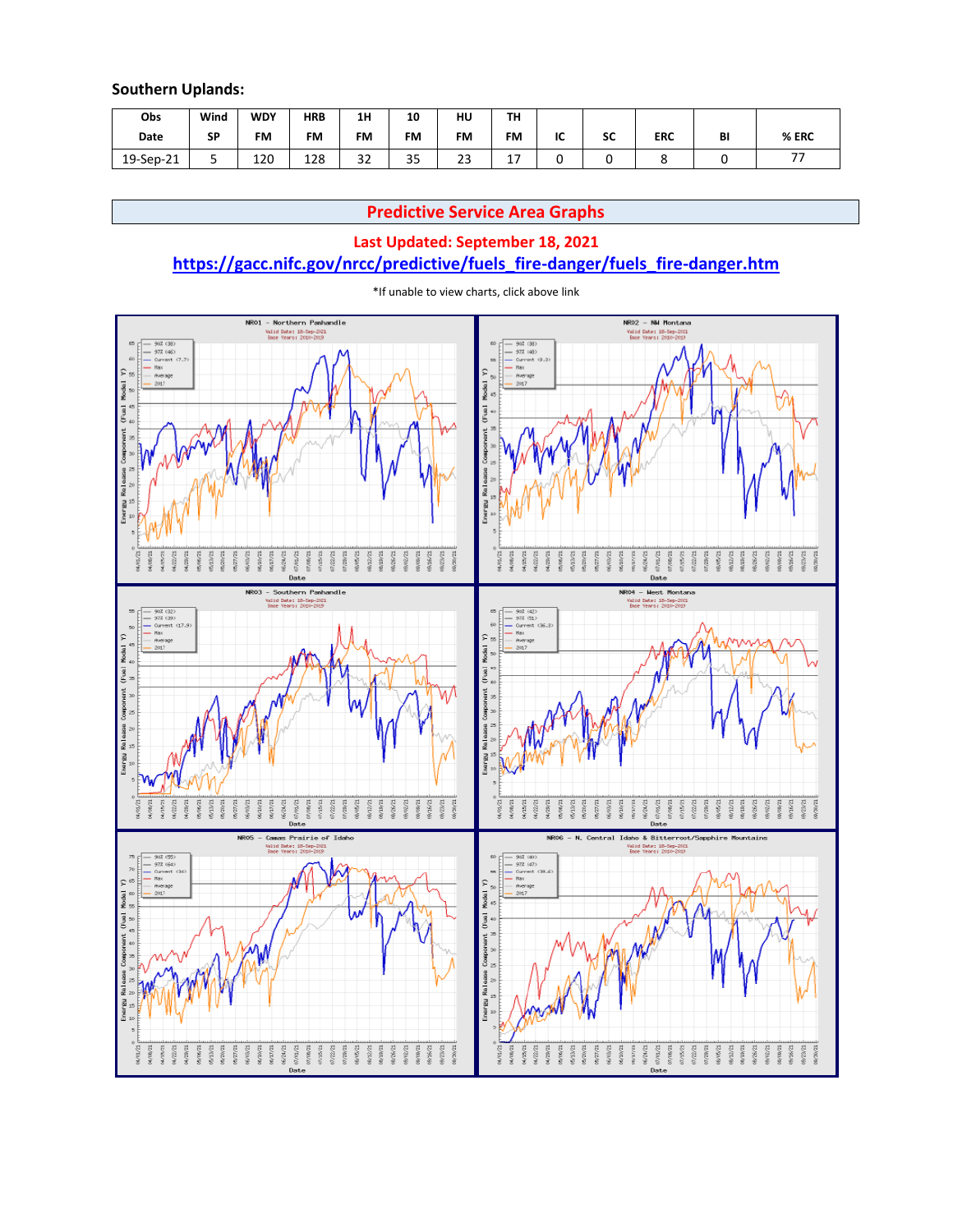## **7-Day Significant Fire Potential**

<https://fsapps.nwcg.gov/psp/npsg/forecast/#/outlooks?state=forecast&gaccId=5>

### **NRCC Morning Weather Briefing**

<https://gacc.nifc.gov/nrcc/predictive/weather/WebBriefing/WebBriefing.mp4>

#### **Current Incidents**

**<http://www.wildcad.net/WCID-GVC.htm>**

### **Large Priority Fires**

| <b>NAME</b>                     | <b>ACRES</b> | <b>FIRE LOCATION</b> | <b>DISTRICT</b>  | <b>TEAM STATUS</b>   | <b>FIRES</b>                                                                                        |
|---------------------------------|--------------|----------------------|------------------|----------------------|-----------------------------------------------------------------------------------------------------|
| Dixie / Jumbo                   | 47,009       | 45.5856 -115.4442    | <b>Red River</b> | T3 IMT<br>Stanzak    | Dixie, Jumbo                                                                                        |
| <b>Storm Theatre</b><br>Complex | 22,370       | 46.4591 -116.1683    | Multiple         | <b>T3 IMT Turner</b> | Bar Creek, Lake,<br>Lonesome, Monroe<br>Lake, Saddle Camp,<br>Snow Creek, Spud,<br>Storm Creek, etc |
| Army Mule                       | 4,005        | 46.3589 - 114.7695   | Powell           | Local                |                                                                                                     |
| Lynx                            | 7,793        | 45.8371 -114.9575    | <b>Red River</b> | T4 IC Anderson       |                                                                                                     |
| Cougar Rock<br>Complex          | 8,207        | 46.8931 -115.8458    | C-PTPA           | <b>T4 IC</b>         | Butte Creek, Goat<br>Creek, Benton Ridge                                                            |
| <b>Swanson Creek</b>            | 1,005        | 46.7411 -115.5632    | North Fork       | Local                |                                                                                                     |
| Greenside Butte                 | 725          | 46.28901 -115.2295   | Lochsa           | Local                |                                                                                                     |
| Sheep Creek                     | 8,131        | 45.53588 -115.8047   | <b>Red River</b> | Local                |                                                                                                     |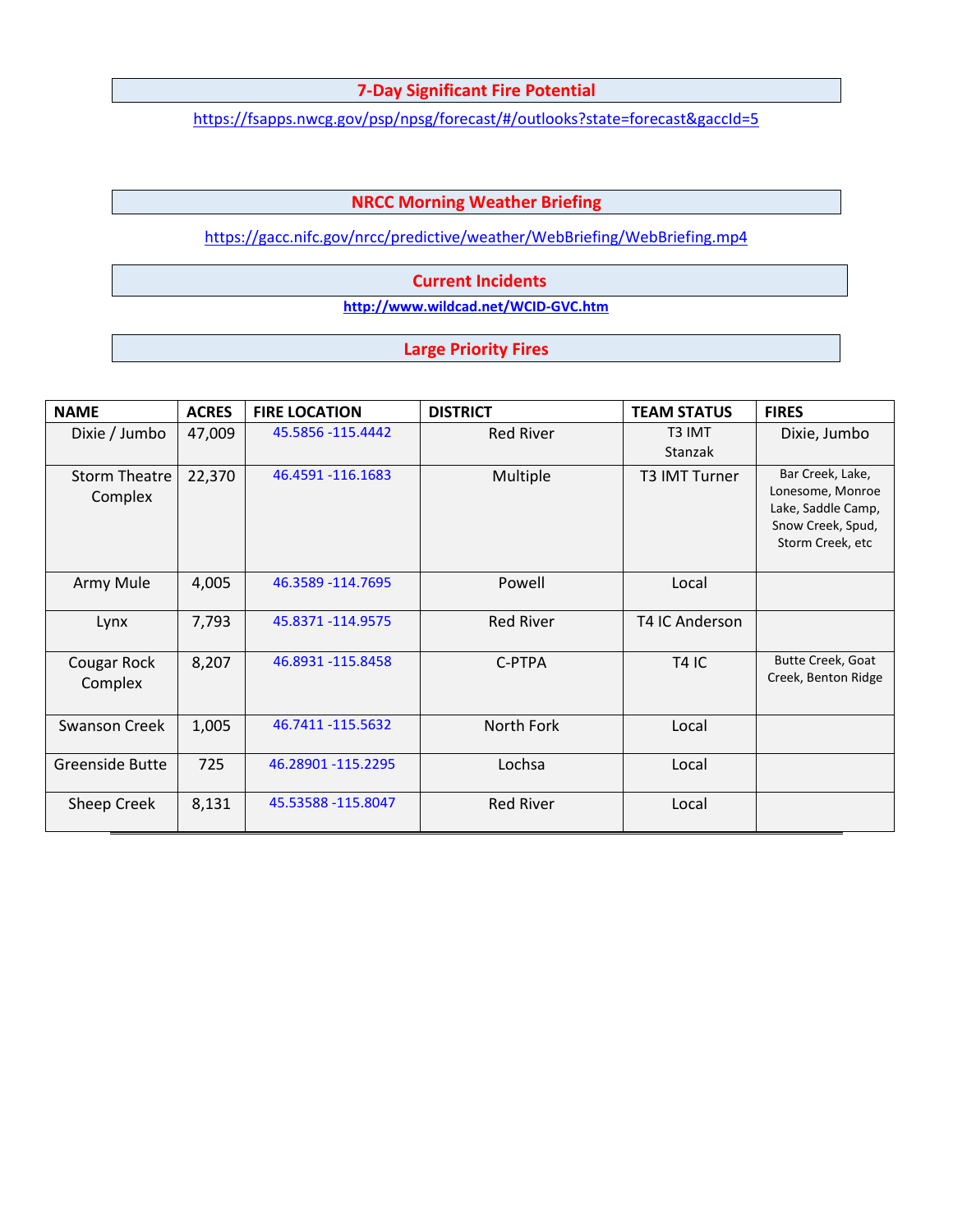## **Resource Availability**

# **FEDERAL**

| <b>Palouse</b>      |               |          |  |  |  |  |
|---------------------|---------------|----------|--|--|--|--|
| <b>Resource</b>     | <b>Status</b> | Location |  |  |  |  |
| <b>Palouse Crew</b> |               | mobbing  |  |  |  |  |

| <b>North Fork</b>   |               |                   |  |  |  |  |
|---------------------|---------------|-------------------|--|--|--|--|
| <b>Resource</b>     | <b>Status</b> | <b>Location</b>   |  |  |  |  |
| E-631               | C             | <b>Tumbledown</b> |  |  |  |  |
| E-632               | AL            | <b>Dead Horse</b> |  |  |  |  |
| <b>Kelly Bravo</b>  | r             | <b>FSR crew</b>   |  |  |  |  |
| <b>Canyon Bravo</b> |               |                   |  |  |  |  |

| <b>Powell</b>             |               |                 |  |  |  |  |  |
|---------------------------|---------------|-----------------|--|--|--|--|--|
| <b>Resource</b>           | <b>Status</b> | <b>Location</b> |  |  |  |  |  |
| E-671                     | U             | <b>R&amp;R</b>  |  |  |  |  |  |
| UTILITY 671               | U             |                 |  |  |  |  |  |
| <b>Goat Roost</b>         | AL            | Powell          |  |  |  |  |  |
| <b>Goat Roost Bravo</b>   | U             |                 |  |  |  |  |  |
| <b>Goat Roost Charlie</b> |               |                 |  |  |  |  |  |

| <b>Salmon River</b> |               |                    |  |  |  |  |  |
|---------------------|---------------|--------------------|--|--|--|--|--|
| <b>Resource</b>     | <b>Status</b> | Location           |  |  |  |  |  |
| E-413               | AL            | <b>Slate Creek</b> |  |  |  |  |  |
| E-415               | U             |                    |  |  |  |  |  |
| E-611               | U             |                    |  |  |  |  |  |
| E-612               | C             | <b>Character</b>   |  |  |  |  |  |
| E-614               | AL            |                    |  |  |  |  |  |
| <b>IA Mod 2577</b>  | AL            |                    |  |  |  |  |  |
| <b>IA Mod 4390</b>  | AL            |                    |  |  |  |  |  |
| <b>IA Mod 5771</b>  | AL            | <b>Dixie</b>       |  |  |  |  |  |
| <b>IA Mod 7617</b>  | AL            |                    |  |  |  |  |  |
| <b>IA Mod 7633</b>  | U             |                    |  |  |  |  |  |

|                     | <b>Moose Creek</b> |          |  |  |  |  |  |
|---------------------|--------------------|----------|--|--|--|--|--|
| <b>Resource</b>     | <b>Status</b>      | Location |  |  |  |  |  |
| <b>Selway WFM</b>   | U                  |          |  |  |  |  |  |
| E-661               | AL                 | Fenn     |  |  |  |  |  |
| <b>Selway Bravo</b> | AL                 | Fenn     |  |  |  |  |  |
| <b>Moose Creek</b>  | U                  |          |  |  |  |  |  |
| Alpha               |                    |          |  |  |  |  |  |
| <b>Moose Creek</b>  | ''                 |          |  |  |  |  |  |
| <b>Bravo</b>        |                    |          |  |  |  |  |  |

| Lochsa                 |                 |              |  |  |  |  |
|------------------------|-----------------|--------------|--|--|--|--|
| <b>Resource</b>        | <b>Location</b> |              |  |  |  |  |
| E-641                  | C               | <b>IPNF</b>  |  |  |  |  |
| E-642                  | C               | mobbing      |  |  |  |  |
| <b>Brush Truck 644</b> | U               |              |  |  |  |  |
| IA Mod Alpha           | C               | <b>Dixie</b> |  |  |  |  |
| <b>IA Mod Charlie</b>  | ΔI              |              |  |  |  |  |

|                      | <b>Grangeville</b> |              |
|----------------------|--------------------|--------------|
| <b>Resource</b>      | <b>Status</b>      | Location     |
| <b>NCF FSR1 T2IA</b> | U                  |              |
| <b>NCF FSR2 T2IA</b> | U                  |              |
| <b>NCF FSR3 T2IA</b> | r                  | <b>Dixie</b> |
| Grangeville          |                    |              |
| Interagency          | יי                 |              |
| T2IA                 |                    |              |

| <b>Red River</b>       |          |                 |  |  |  |  |
|------------------------|----------|-----------------|--|--|--|--|
| <b>Resource</b>        | Location |                 |  |  |  |  |
| E-651                  | AL       | unstaffed       |  |  |  |  |
| $E-652$                | AL       | unstaffed       |  |  |  |  |
| <b>Elk City Alpha</b>  | AL       |                 |  |  |  |  |
| <b>Elk City Bravo</b>  | C        | <b>FSR Crew</b> |  |  |  |  |
| <b>Red River Alpha</b> | AL       |                 |  |  |  |  |
| <b>Red River Bravo</b> | וו       |                 |  |  |  |  |

| <b>NPT</b>      |                 |               |  |  |  |  |  |
|-----------------|-----------------|---------------|--|--|--|--|--|
| <b>Resource</b> | <b>Location</b> |               |  |  |  |  |  |
| E-57            |                 |               |  |  |  |  |  |
| E-61            | AL              | Lapwai        |  |  |  |  |  |
| Camp Crew #7    | יי              |               |  |  |  |  |  |
| Camp Crew #3    | r               | 20 Mile Fire, |  |  |  |  |  |
|                 |                 | W۵            |  |  |  |  |  |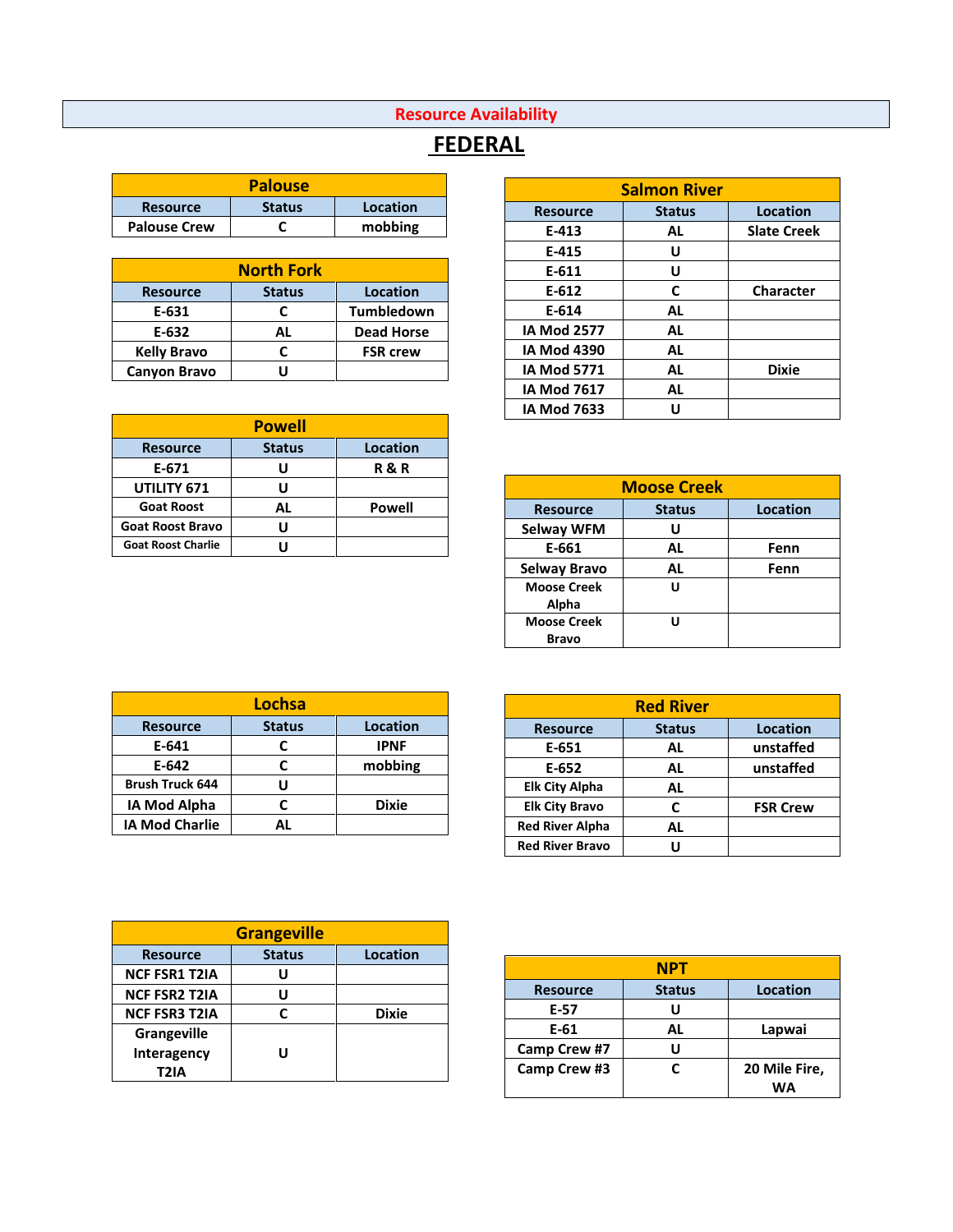# **STATE**

| <b>Maggie Creek IDL</b>                      |    |        |  |  |  |  |
|----------------------------------------------|----|--------|--|--|--|--|
| Location<br><b>Status</b><br><b>Resource</b> |    |        |  |  |  |  |
| E 42-F-31                                    |    |        |  |  |  |  |
| E 42-F-32                                    |    |        |  |  |  |  |
| E 42-F-34                                    | AL | Kamiah |  |  |  |  |
| <b>IDL T2IA</b>                              |    |        |  |  |  |  |

| <b>Ponderosa IDL</b>                         |       |       |  |  |  |  |  |
|----------------------------------------------|-------|-------|--|--|--|--|--|
| Location<br><b>Status</b><br><b>Resource</b> |       |       |  |  |  |  |  |
| <b>Teakan IA Mod</b>                         | Deary |       |  |  |  |  |  |
| E4151                                        | U     |       |  |  |  |  |  |
| E 4152                                       | AL    | Deary |  |  |  |  |  |
| E 4161                                       | ΔI    | Deary |  |  |  |  |  |

| <b>CPTPA</b>            |               |                     |  |  |  |  |
|-------------------------|---------------|---------------------|--|--|--|--|
| <b>Resource</b>         | <b>Status</b> | <b>Location</b>     |  |  |  |  |
| E 43021                 | AL            | Orofino             |  |  |  |  |
| E 43001                 | AL            | <b>Boehls</b>       |  |  |  |  |
| E 43013                 | AL            | <b>Elk River</b>    |  |  |  |  |
| 43016 IA Mod            | AL            | <b>Headquarters</b> |  |  |  |  |
| T <sub>2</sub> Dozer 06 | ΑL            | Orofino             |  |  |  |  |

| <b>Craig Mountain IDL</b>                    |           |  |  |  |  |  |
|----------------------------------------------|-----------|--|--|--|--|--|
| Location<br><b>Status</b><br><b>Resource</b> |           |  |  |  |  |  |
| E 43-F-51                                    |           |  |  |  |  |  |
| E 43-F-52                                    | r         |  |  |  |  |  |
| E 43-F-53                                    | Craigmont |  |  |  |  |  |

| <b>IDL Crew</b>    |               |          |  |  |  |  |
|--------------------|---------------|----------|--|--|--|--|
| <b>Resource</b>    | <b>Status</b> | Location |  |  |  |  |
| <b>IDS#8 Crew</b>  |               |          |  |  |  |  |
| <b>IDS#9 Crew</b>  |               |          |  |  |  |  |
| <b>IDS#10 Crew</b> |               |          |  |  |  |  |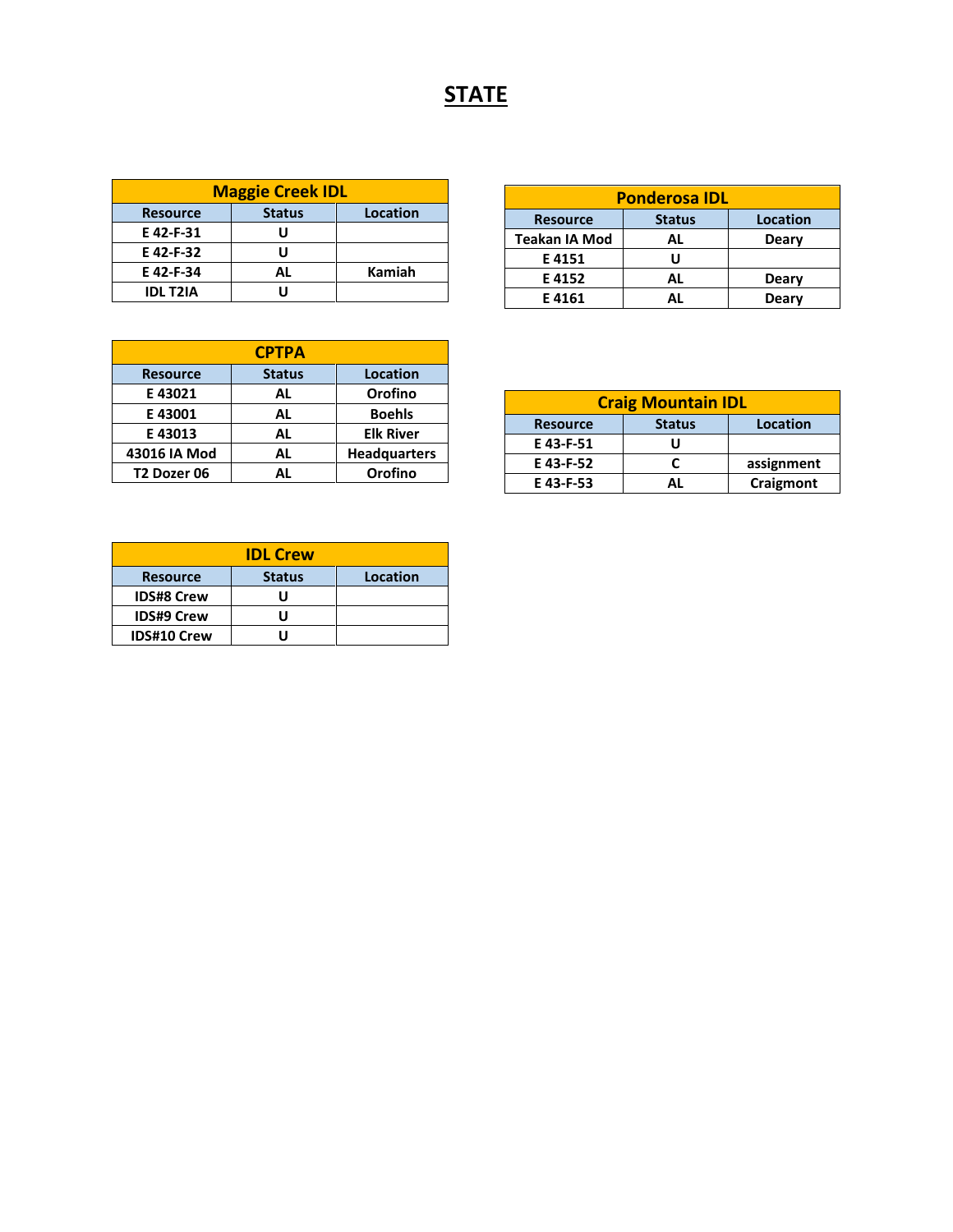## **Lightning Map**

updated: Sunday, September 19, 2021

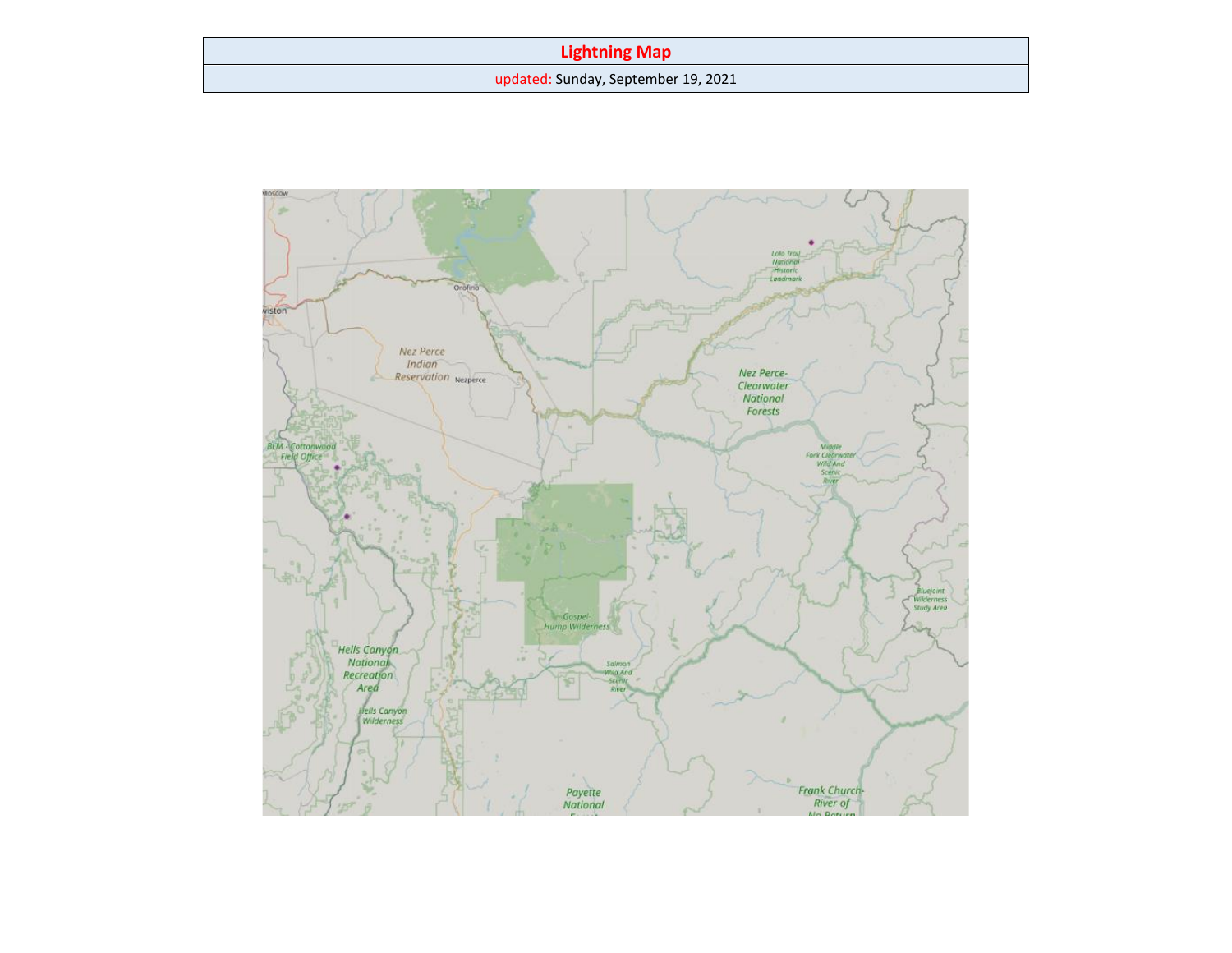| <b>ICS-220 AIR OPERATIONS SUMMARY</b><br>Prepared By: Cheryl Hogan              |                                  |             |                                |                                   |                                                                                                                                |                                | Prepared Time: 0830             |             |                           |                                      |              |                                                          |
|---------------------------------------------------------------------------------|----------------------------------|-------------|--------------------------------|-----------------------------------|--------------------------------------------------------------------------------------------------------------------------------|--------------------------------|---------------------------------|-------------|---------------------------|--------------------------------------|--------------|----------------------------------------------------------|
|                                                                                 | 1. INCIDENT NAME:                |             |                                | 2. OPS PERIOD DATE:               |                                                                                                                                | <b>END TIME:</b>               |                                 |             | <b>GIC SUNSET:</b>        | <b>GIC Pumpkin:</b>                  |              | <b>GIC SUNRISE:</b>                                      |
|                                                                                 | Grangeville Dispatch Center      |             |                                | 9/19/2021                         | 1847<br>1800                                                                                                                   |                                |                                 |             | 1917                      |                                      | 9/20/21 0629 |                                                          |
| 3. REMARKS (Safety Notes, Hazards, and Air Operations Special Equipment, etc.): |                                  |             |                                |                                   |                                                                                                                                | <b>4. READY ALERT AIRCRAFT</b> |                                 |             |                           |                                      |              |                                                          |
| Keep communications, clear, concise, brief                                      |                                  |             |                                |                                   |                                                                                                                                |                                |                                 |             |                           |                                      |              |                                                          |
|                                                                                 |                                  |             |                                |                                   | *Call Dispatch to order<br>Note: Status was current as of the time this report was posted. Be advised<br><b>Air Ambulances</b> |                                |                                 | <b>NONE</b> |                           |                                      |              |                                                          |
|                                                                                 |                                  |             | that changes occur constantly. |                                   |                                                                                                                                |                                |                                 |             |                           |                                      |              |                                                          |
|                                                                                 |                                  |             |                                |                                   |                                                                                                                                |                                |                                 |             |                           |                                      |              |                                                          |
|                                                                                 |                                  |             |                                | <b>CHECK frequencies closely!</b> |                                                                                                                                |                                |                                 |             |                           |                                      |              |                                                          |
| <b>6. POSITION</b>                                                              | <b>NAME</b>                      |             | <b>PHONE#</b>                  | 7. FREQUENCIES                    |                                                                                                                                | AM                             | <b>FM</b>                       |             |                           |                                      |              | 8. FIXED-WING- Type/ Make-Model/ N#/ Base                |
| NCF / COD                                                                       |                                  |             |                                |                                   |                                                                                                                                |                                |                                 |             |                           | ORDER ALL AIRCRAFT THROUGH DISPATCH  |              |                                                          |
| <b>AVIATION</b>                                                                 | Willy Acton                      |             | 208-507-0942                   | <b>AIR/AIR PRIMARY IA</b>         |                                                                                                                                | 132.0250                       |                                 |             |                           | <b>ORDER WHAT YOU NEED</b>           |              |                                                          |
| <b>OFFICER</b><br><b>IDL AVIATION</b>                                           |                                  |             |                                |                                   |                                                                                                                                |                                |                                 |             |                           | SMOKEJUMPER AIRCRAFT/SMKJs-          |              |                                                          |
| <b>PROGRAM</b>                                                                  | Kevin Benton                     |             | 208-666-8651                   | A/G PRIMARY State IA              |                                                                                                                                |                                | 151.1450                        |             |                           | J-16 Off Contract/Unavailable        |              |                                                          |
| <b>MANAGER</b>                                                                  |                                  |             | 208-290-8969C                  | <b>IDL AG</b>                     |                                                                                                                                |                                |                                 |             |                           | <b>AIR TANKERS - None</b>            |              | SMKJ's: No count yet / Call Dispatch if there is a need. |
| <b>NCF</b><br><b>HELICOPTER</b>                                                 |                                  |             |                                |                                   |                                                                                                                                |                                |                                 |             |                           |                                      |              |                                                          |
| <b>PROGRAM</b>                                                                  | Dustin Behler                    |             | 208-964-1466                   | #17                               | A/G Primary Nez Clear IA                                                                                                       |                                | 167.9875<br><b>SEATS - None</b> |             |                           |                                      |              |                                                          |
| <b>MANAGER</b>                                                                  |                                  |             |                                |                                   |                                                                                                                                |                                |                                 |             |                           |                                      |              |                                                          |
| <b>NCF/IDL TANKER</b>                                                           | Donnie Van Komen                 |             | 505-860-2529                   | A/G Secondary IA                  |                                                                                                                                |                                | 167.6500                        |             |                           | AIR ATTACK - AA-117(4NC)             |              |                                                          |
| <b>BASE</b>                                                                     |                                  |             | 208-983-6803                   | #45                               |                                                                                                                                |                                |                                 |             | <b>LEAD PLANES - None</b> |                                      |              |                                                          |
| <b>GVC DISPATCH</b><br><b>AIRCRAFT DESK</b>                                     | Cheryl Hogan                     |             | 208-983-6804                   | <b>NATIONAL FLT FOLLOW</b>        |                                                                                                                                |                                | 168,6500                        | 110.9 TX/RX |                           |                                      |              |                                                          |
|                                                                                 |                                  |             | 208-983-6808                   |                                   |                                                                                                                                |                                |                                 |             | <b>FIXED WING - None</b>  |                                      |              |                                                          |
| <b>GVC DISPATCH</b>                                                             | IA FLOOR SUP.<br>AIRCRAFT COORD. |             | 208-983-6811<br>208-983-6805   | <b>AIR GUARD</b>                  |                                                                                                                                |                                | 168.6250                        |             |                           | <b>SCOOPERS-None</b>                 |              |                                                          |
|                                                                                 |                                  |             |                                |                                   |                                                                                                                                |                                |                                 | 110.9 TX/RX |                           |                                      |              |                                                          |
| <b>GVC DISPATCH</b>                                                             | 24-HOUR                          |             | 208-983-6800                   | <b>GVC TANKER BASE</b>            |                                                                                                                                |                                |                                 |             |                           | <b>MTR's - DECONFLICTED, nothing</b> |              |                                                          |
|                                                                                 |                                  |             |                                | <b>RAMP</b>                       |                                                                                                                                | 124.125                        |                                 |             |                           |                                      |              | scheduled to fly this weekend in IR301/307.              |
| <b>NOTES:</b>                                                                   |                                  |             |                                |                                   | <b>Military Training Routes</b>                                                                                                |                                |                                 |             |                           |                                      |              |                                                          |
| GVC SEAT Base officially CLOSED as of 9/16/21                                   |                                  |             |                                |                                   | <b>IR301 &amp; IR307</b>                                                                                                       |                                |                                 |             |                           |                                      |              |                                                          |
|                                                                                 |                                  |             |                                |                                   |                                                                                                                                |                                |                                 |             |                           |                                      |              |                                                          |
| 9. HELICOPTERS                                                                  |                                  |             |                                |                                   |                                                                                                                                |                                |                                 |             |                           |                                      |              |                                                          |
| <b>CALL SIGN/</b><br><b>TYPE</b>                                                | <b>MAKE/MODEL</b>                | <b>BASE</b> | <b>AVAIL</b>                   | <b>REMARKS</b>                    | <b>CALL SIGN /</b>                                                                                                             |                                | <b>TYPE</b>                     |             | <b>MAKE/MODEL</b>         | <b>BASE</b>                          | <b>AVAIL</b> | <b>REMARKS</b>                                           |
| FAA N#<br><b>N221JB</b><br>T3                                                   | <b>Bell 407</b>                  | GIC         | AL                             | Manager +3                        | FAA N#                                                                                                                         |                                |                                 |             |                           |                                      |              |                                                          |
|                                                                                 |                                  |             |                                |                                   |                                                                                                                                |                                |                                 |             |                           |                                      |              |                                                          |
| <b>N767H</b><br>T3                                                              | <b>Bell 206 L4</b>               | S68 Orofino | AL                             | CPTPA CWN Ship                    |                                                                                                                                |                                |                                 |             |                           |                                      |              |                                                          |
|                                                                                 |                                  |             |                                |                                   |                                                                                                                                |                                |                                 |             |                           |                                      |              |                                                          |
|                                                                                 |                                  |             |                                |                                   |                                                                                                                                |                                |                                 |             |                           |                                      |              |                                                          |
|                                                                                 |                                  |             |                                |                                   |                                                                                                                                |                                |                                 |             |                           |                                      |              |                                                          |